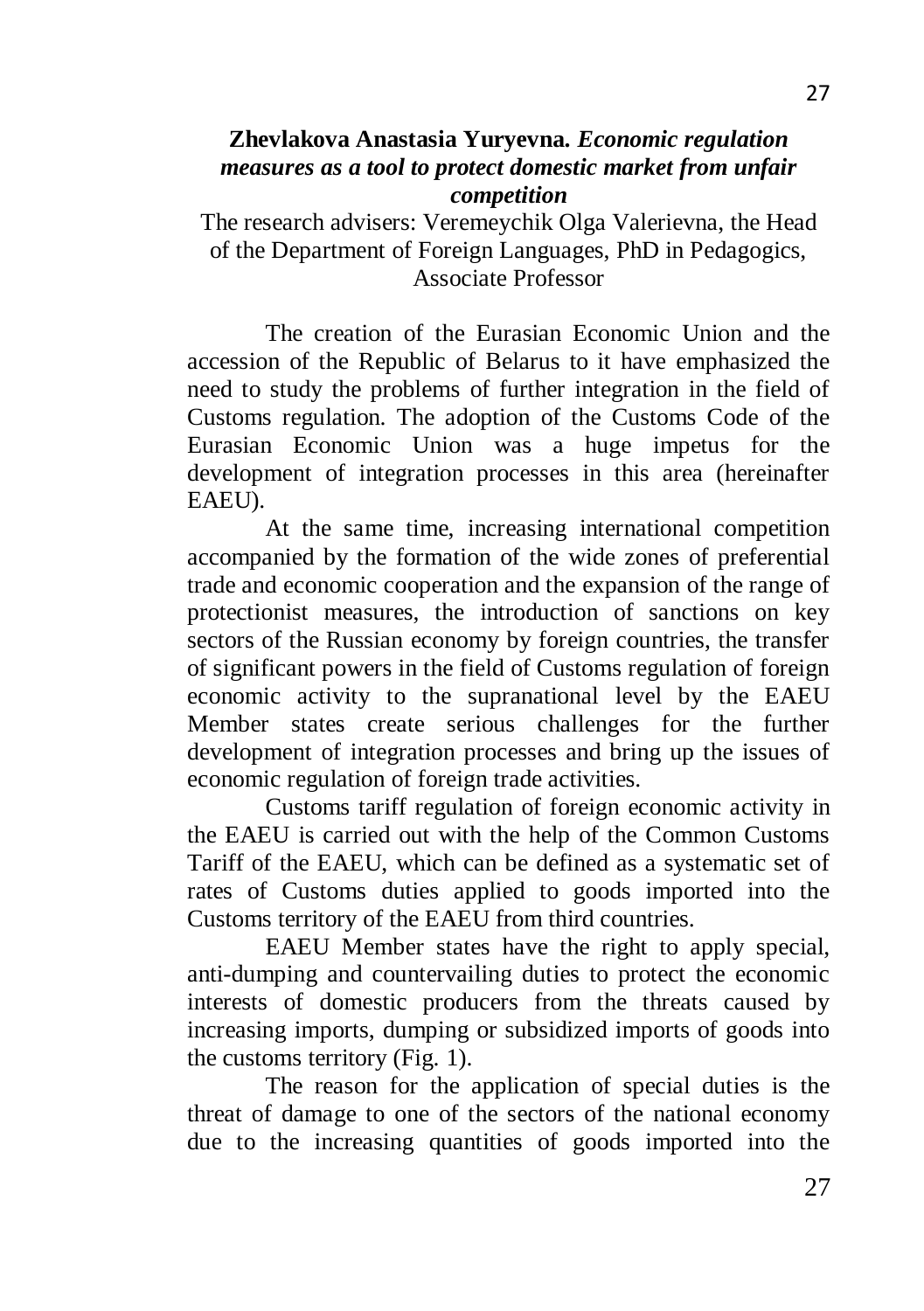country. Anti-dumping duties are applied if the goods are the subject of dumping imports and their importation is detrimental to the economic sector of the EAEU Member countries. Countervailing duties are used to restrict the import of goods, in the production or export of which there has been a subsidy from the state of origin or sender, and if during the investigation it is established that the importation of this product causes economic damage to the EAEU Member State.



Figure 1. – Internal market protection measures in the **EAEU** 

Before applying a special protective, anti-dumping or countervailing measure, a special investigation is carried out. The purpose of such investigation is to establish the fact of dumping or the provision of subsidies to foreign goods, as well as to determine whether the importation of such goods into the Customs territory causes material damage to producers of similar goods in the EAEU.

The international Treaty of the EAEU with a third party on the establishment of a free trade regime may provide the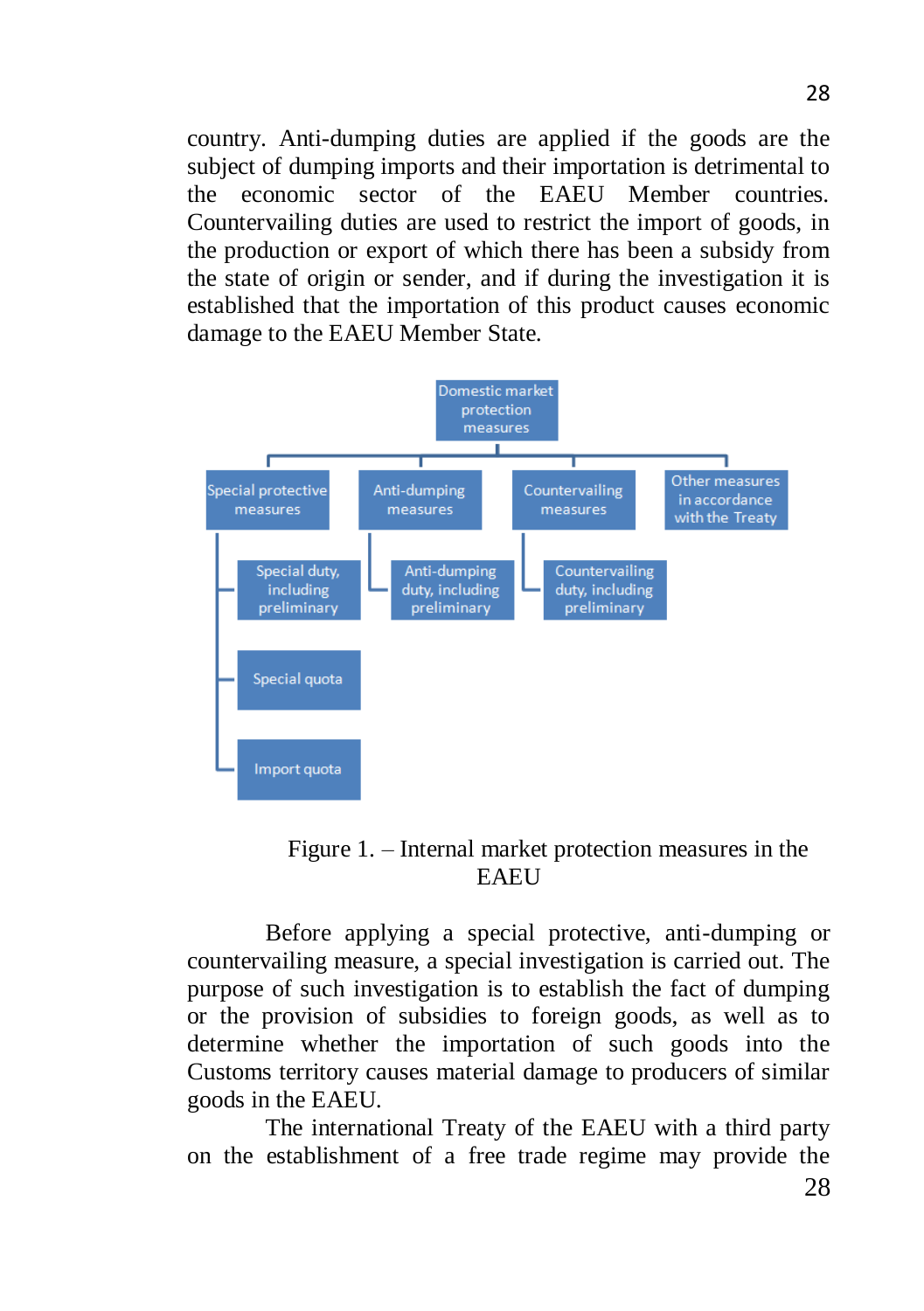application of measures to protect the domestic market, other than special, anti-dumping and countervailing measures – such provision is contained in Article 50 of the Treaty on the Eurasian Economic Union<sup>17</sup>.

The first international Treaty to include this norm is a free trade Agreement between the EAEU and the Socialist Republic of Vietnam.

This Agreement introduces the concept of a trigger protective measure that can only be applied by the EAEU in respect of certain goods originating and imported from the Socialist Republic of Vietnam, as well as exceeding the trigger level established by the Annex to this Agreement (Table 1).

In 2018 a trigger protective measure was applied to two categories of goods: underwear – the term was nine months, children's clothing and children's clothing accessories – the term was six months<sup>18</sup>. Goods were subject to import Customs duties at the rates established by the Common Customs Tariff of the EAEU during the period of this measure.

Table 1 – Trigger level for the categories "underwear" and "children's clothing and children's clothing accessories"

| Year | Underwear (kg) | Children's clothing  |
|------|----------------|----------------------|
|      |                | children's<br>and    |
|      |                | clothing accessories |
|      |                | (kg)                 |
| 2018 | 104753         | 113280               |
| 2019 | 112086         | 121209               |
| 2020 | 119932         | 129694               |
| 2021 | 128327         | 138773               |
|      |                |                      |

<sup>1</sup> <sup>17</sup> Treaty on the Eurasian Economic Union [Electronic resource]: [signed in Astana on 05.29.2014] // Consultant Plus. Belarus / YurSpektr LLC, Nat. center legal inform. Rep. Belarus. - Minsk, 2019.

 $18$  On the application of trigger protective measures against certain types of underwear, children's clothing and accessories for children's clothing originating from the Socialist Republic of Vietnam and imported into the customs territory of the Eurasian Economic Union [Electronic resource]: decision of the Board of the Eurasian Economic Commission, February 7 2018, № 20 // Consultant Plus. Belarus / YurSpektr LLC, Nat. center legal inform. Rep. Belarus. - Minsk, 2019.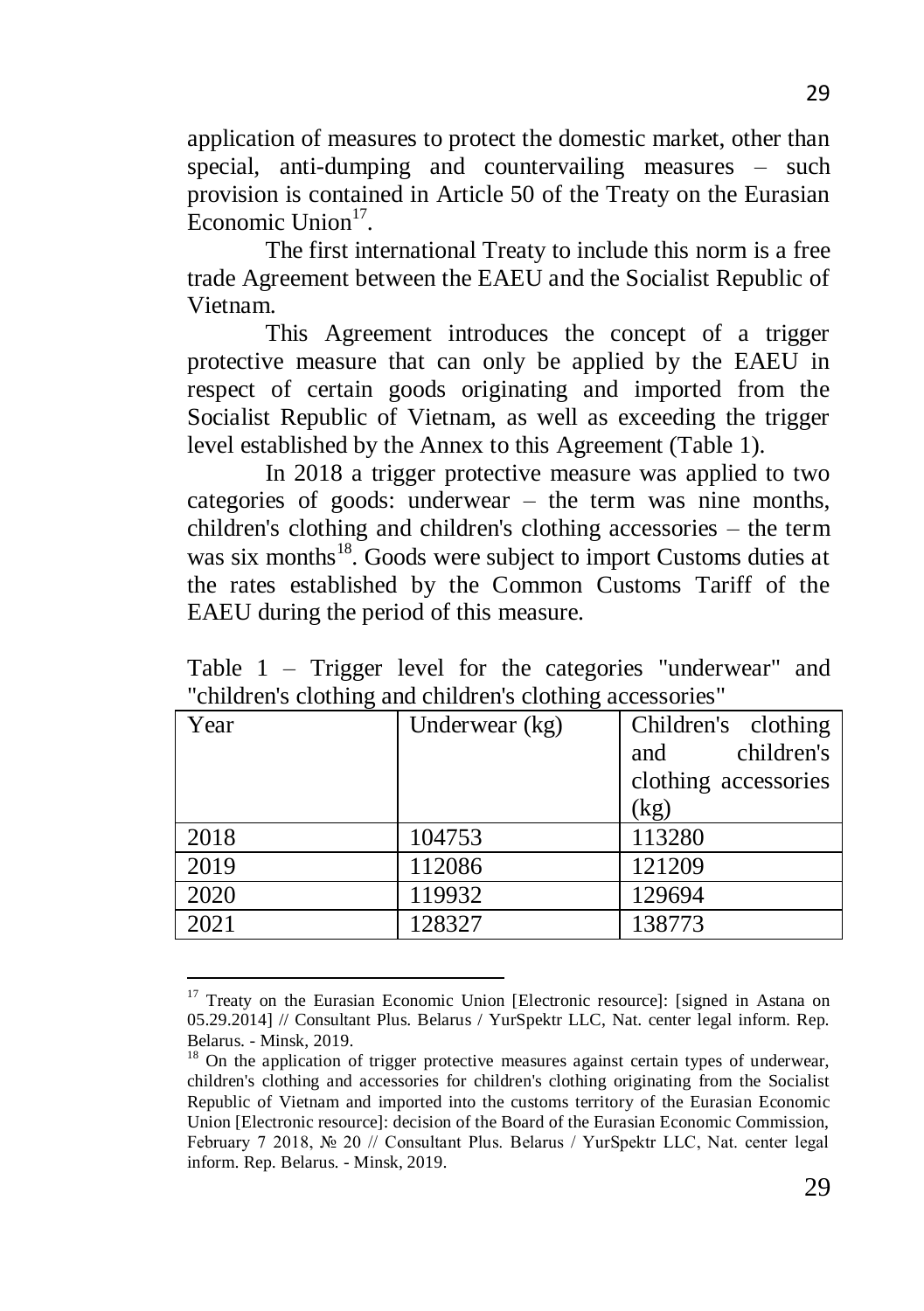| 2022             | 137310 | 148487 |
|------------------|--------|--------|
| 2023             | 146922 | 158881 |
| 2024             | 157207 | 170002 |
| 2025             | 168211 | 181902 |
| 2026             | 179986 | 194636 |
| 2027             | 192585 | 208260 |
| 2028             | 206066 | 222838 |
| 2029<br>and      | 220490 | 238437 |
| subsequent years |        |        |

The main problem in the application of measures of economic regulation is to determine the start of deliveries with violations. Preliminary special, anti-dumping and countervailing duties are introduced only with the start of the investigation and do not apply to deliveries already made. In this regard, it is necessary to introduce a mechanism for additional assessment of these duties and on previous deliveries, which will compensate for the damage already caused to the economy of the EAEU member States. The greatest difficulty in this case is the evidence of the importation of goods with violations before the start of the investigation.

To solve this problem, the Customs authorities should record the goods transported across the Customs border, namely, their cost and quantity, which will be the evidence base during the investigation.

Special attention should be paid to goods for which protection measures are already in force. This will allow to evaluate the effectiveness of the measures applied, as well as to determine when it is necessary to revise the rates of duties or cancel them. Practical implementation of control over the importation of such goods into the Customs territory of the EAEU is possible through the creation of a special database (Fig. 2).